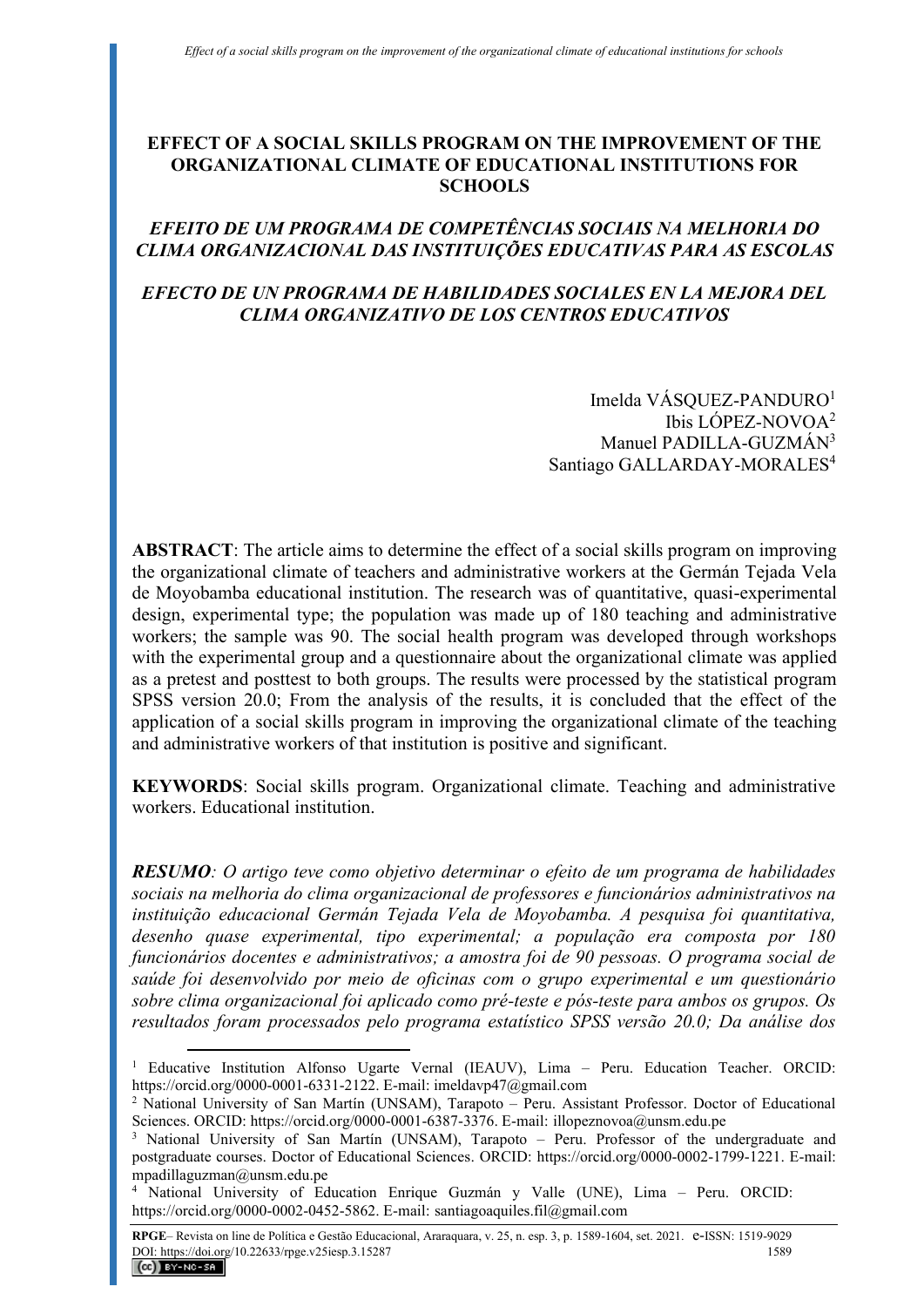*resultados conclui-se que o efeito da aplicação de um programa de competências sociais na melhoria do clima organizacional dos trabalhadores docentes e administrativos daquela instituição é positivo e significativo.* 

*PALAVRAS-CHAVE: Programa de competências sociais. Clima organizacional. Trabalhadores docentes e administrativos. Instituição de ensino.* 

*RESUMEN: El artículo se propuso determinar el efecto de un programa de habilidades sociales en la mejora del clima organizacional de los profesores y trabajadores administrativos de la institución educativa Germán Tejada Vela de Moyobamba. La investigación fue cuantitativa, de diseño cuasi-experimental, de tipo experimental; la población estuvo constituida por 180 trabajadores docentes y administrativos; la muestra fue de 90. El programa de salud social se desarrolló mediante talleres con el grupo experimental y se aplicó un cuestionario sobre el clima organizacional como pretest y postest a ambos grupos. Los resultados fueron procesados por el programa estadístico SPSS versión 20.0; del análisis de los resultados se concluye que el efecto de la aplicación de un programa de habilidades sociales en la mejora del clima organizacional de los trabajadores docentes y administrativos de esa institución es positivo y significativo* 

*PALABRAS CLAVE: Programa de habilidades sociales. Clima organizativo. Trabajadores docentes y administrativos. Institución educativa.* 

# **Introduction**

Education, at the end of the 20th century and beginning of the 21st century, was affected by a set of internal and external variables that require significant changes. The need to successfully respond to the demands of an increasingly demanding and changing society has led educational organizations to make significant efforts towards achieving total quality, adopting new concepts and valid theoretical schemes, oriented towards formal functional restructuring and the implementation of strategies in the management of material resources and, especially, human resources. This has become a challenge for the new management, people and especially young people, considering that we must learn to work effectively in a group project, how to go about solving a problem, how to develop a good reputation with the colleagues and how to manage a team; these are currently the most important aspects of management.

The school environment, with its social, moral and cultural manifestations in which both managers and educators are immersed, is a factor that influences the socialization of both so that the educational environment is in permanent contradiction between the vision introduced by the educator and the original vision of education.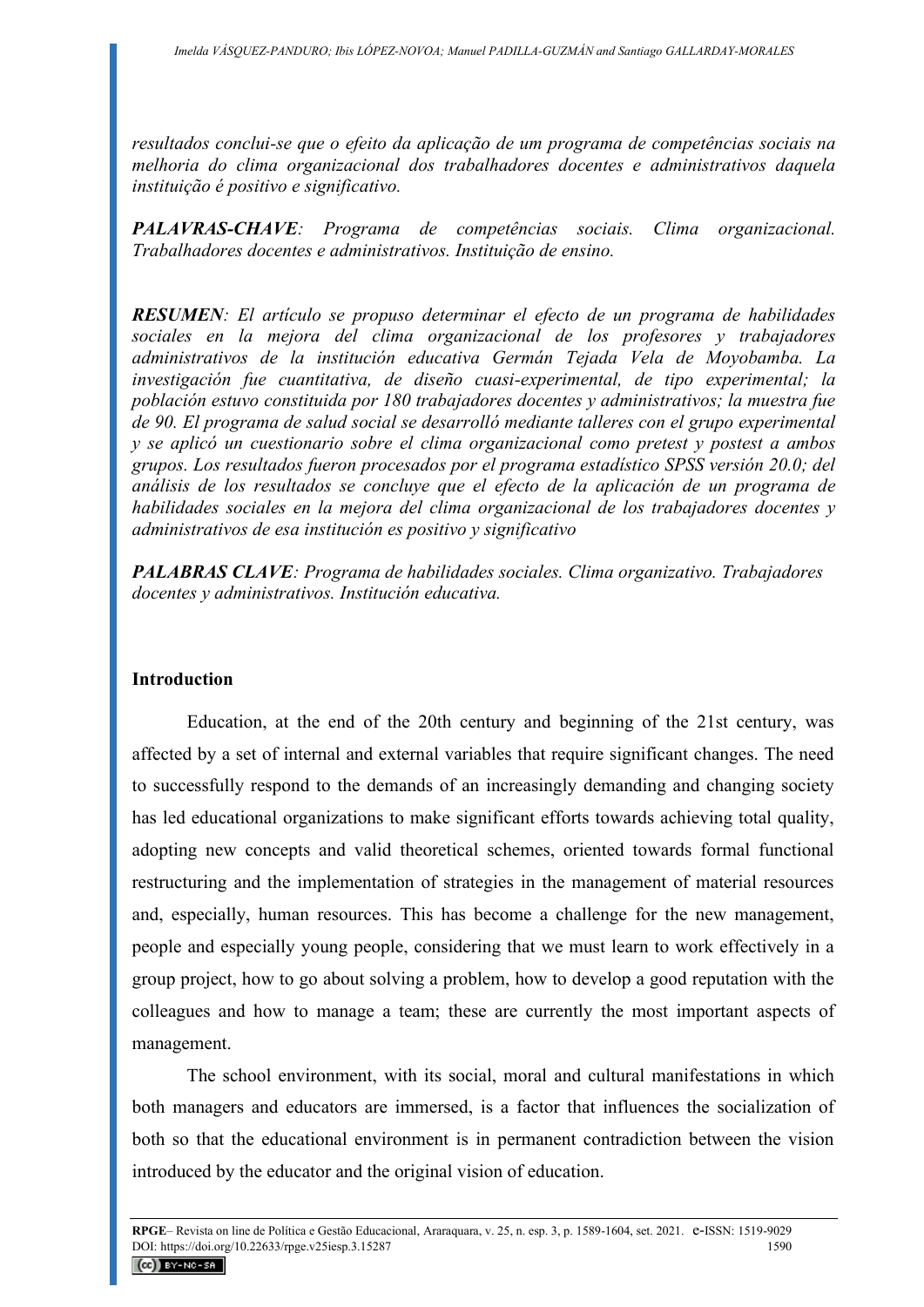DI enters this context, a series of interactions are developed between the various subjects of education, each one of them, contributing to their various problems of a personal, family, economic nature etc., which consequently leads to human relationships within of the educational institution, are not the most adequate to reach an environment that favors the educational work in the educational institutions where the field work of this research was developed.

It is noteworthy that social skills not only evolve spontaneously, but, like any human behavior, they can be the object of intervention for the benefit of the individual. Thus, interpersonal behavior is learned and, therefore, it can be taught and modified, directly and systematically, to improve individual interpersonal competition (LÓPEZ, 2008).

Furthermore, the organizational climate is a multidimensional component of elements that can be broken down in terms of organizational structures: organization size, modes of communication, leadership styles, among others. All the elements mentioned constitute a particular climate where their own characteristics prevail that, in a way, present the personality of an organization and influence the behavior of individuals at work (QUINTERO; AFRICANO; FARIA, 2008).

# **Social Skills Program**

The social skills program is an intervention procedure that integrates a set of techniques derived from the prayers of social learning, leadership and its various approaches, it is applied so that people acquire skills that allow them to maintain more satisfactory interactions in the different social areas of the life.

This program allows the teaching of interpersonal behaviors in situations at school, in the educational community, at home, in the neighborhood, respecting the characteristics of each context and extends to almost all daily activities.

Today, there is a certain difficulty in defining what is socially skilled behavior, by common sense we can have an idea of when a person is having competence in a certain social situation; for example, when giving an explicit and clear definition, some problems arise.

It results from the planning presented in the definition of the term organizational climate where that climate refers to the organization's own work environment. This environment directly influences the conduct of its members. In this sense, it can be said that the organizational climate reflects the organization's deepest culture. In the same order of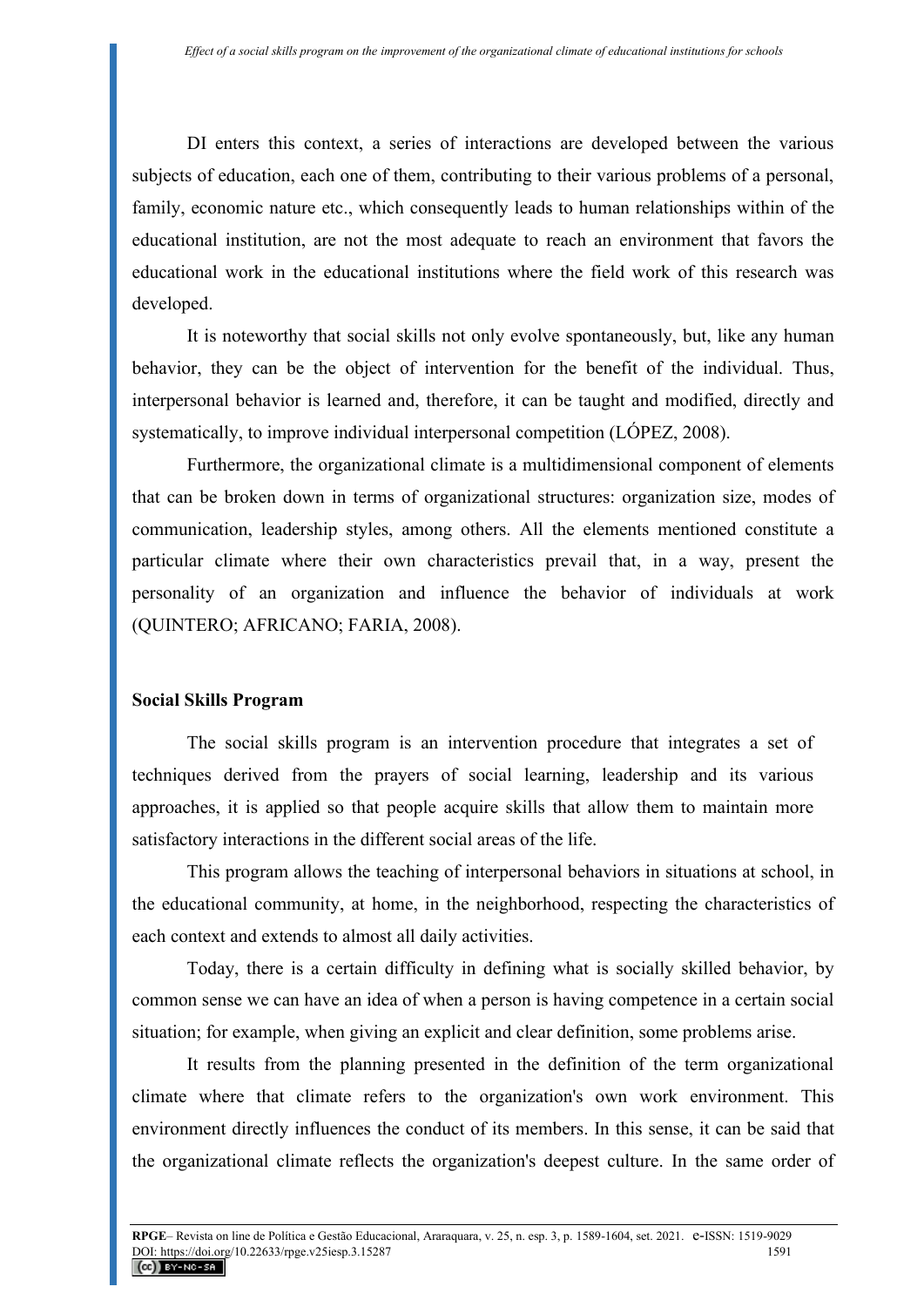ideas, it is possible to point out that the climate determines how the worker perceives his work, his performance, his productivity and satisfaction in the work he performs.

Definitions on the content of social skills often consider that content to be the expression of feelings, personal opinions, emotions, etc. The definitions about the consequences of social skills for the person who performs them often result in the possibility of obtaining social reinforcement both by creating sources of support and avoiding the loss of existing ones or even avoiding the possibilities of punishment or extinction. Among these definitions would be, for example, the ability to behave properly and receive a reward; receiving punishment or being ignored by others if the behavior is not relevant; another definition is to understand skills such as the set of identifiable and learned behaviors used by individuals in interpersonal situations to obtain or maintain the strengthening of their environment, such as the complex ability to emit behaviors or response patterns that maximize interpersonal influence and resistance to influence unwanted social (efficacy of goals), while maximizing gains and minimizing losses in relation to the other person (relationship effect) maintains its own integrity and sense of ownership (effectiveness in selfrespect), another idea would be capacity to seek, maintain or improve reinforcement in an interpersonal situation through the expression of feelings or desires when this expression runs the risk of loss of strength or even punishment, with the most recent being learned behaviors that manifest themselves in situations of social interaction, oriented towards the acquisition of different goals which should be in compliance with situational requirements.

Garcia (2005) considers assertive behavior and social skills as equivalent terms. However, he denies the use of terms such as assertiveness or assertive person, as this would imply the acceptance of the existence of a unitary and stable trait, an assumption that, empirically, does not exist. Thus, a person can show skill in one type of social behavior, and this does not mean that he effectively deals with another type of situation. Furthermore, not even the same type of response is displayed consistently in all situations.

#### **Phases of the social skills program**

Caballo (2002) states that it is appropriate to consider two large clearly differentiated phases: a first phase of training planning and a second phase of implementation.

**The planning phase of the social skills program is** a phase close to the assessment of training and its needs. It seeks to define specific training objectives and delimit the conditions for its application. Considering both the social skills that one intends to develop, as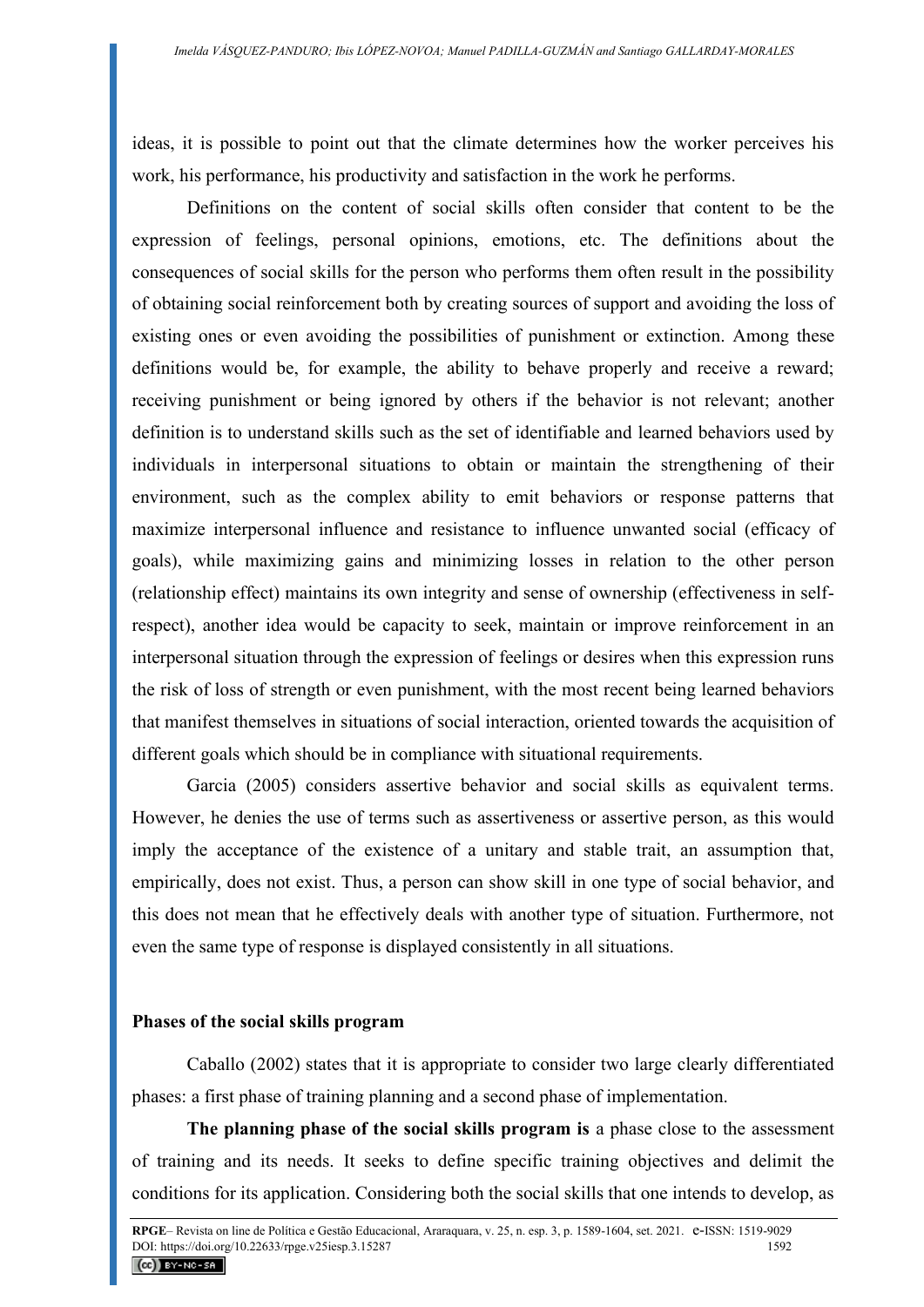well as the specific situations in which the training and assessment procedure will be carried out to determine whether the objectives have been achieved.

**The second phase of application of the social skills program is when the subjects are trained**. Implementation takes place, in turn, through three stages: preparation, the stage or phase of acquisition of skills or training itself, and a third stage of generalization of reallife behaviors.

In the preparation phase, a "tuning" of the people who will participate will be done. Thus, the professional who runs the training program must inform a) the basic principles that guide all training and its techniques, b) the need to express the desire to participate, knowing the advantages (material, personal, social relationship), c) and the subject's desire for active participation and, d) the need for their collaboration in the formation of others. It is also important to start with an analysis of the social situations that people in training must face in their real life.

# **Social skills and leadership**

Fischman (2005) highlights that the director is concerned with eliminating sweeps that deprive the worker (teacher) of the right to be proud of their work, as this is one of the fundamental elements of the philosophy of quality.

The leader of a quality process must help teachers to work smart. The leader, instead of a judge who inspects and evaluates people, is a companion who advises and directs his people daily, learning from and with them.

The objective of leadership is to improve human behavior and, in this way, the quality of their work, eliminating the causes of failures and problems, helping people to do their work better. For that, you need to focus your attention on the system, that is, on the set of processes that are consistently put into practice within the school, so that everyone does the job better and with greater satisfaction. For this, it is essential to be in harmony with your employees.

# **Organizational climate**

The organizational climate refers to the perception and what happens to the members of an educational institution. The organizational climate becomes those attitudes and behaviors that give dynamism to social interaction in the institution; that is, it is perceived by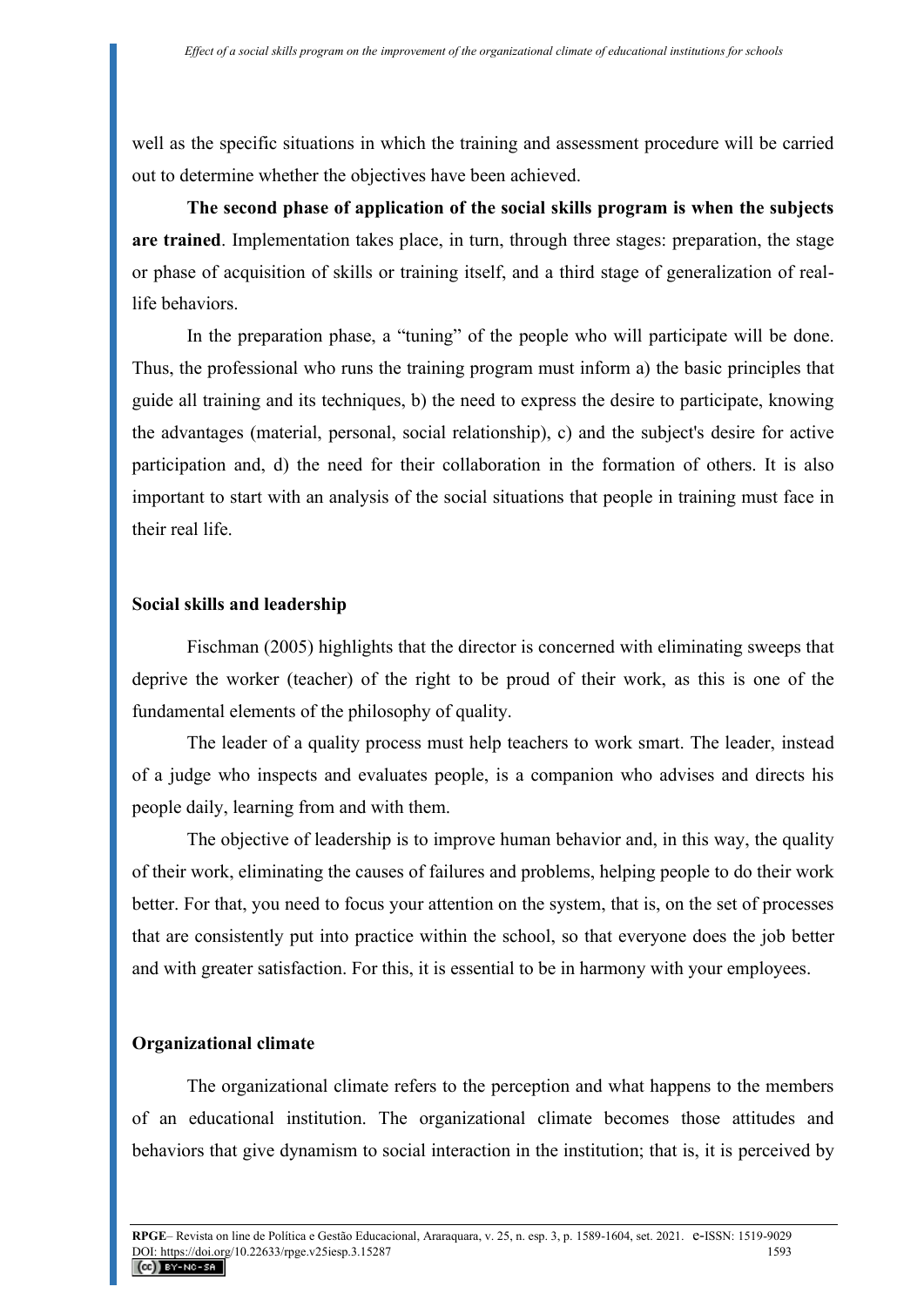the senses: friendly and collaborative comments or also harmful and destructive, or warm and soft, polar or tempestuous.

For Gallegos (2004), in the educational institution, the institutional climate depends largely on the director and his relationship with the professors, on the ideas he defends and on adequate management, promoting an adequate institutional climate that significantly contributes to the efficiency of its management, where, in fact, the values proposed in the institutional educational project live.

In addition, Arias and Arias (2014) consider the organizational climate a variable that tends to represent the set of perceptions shared by workers about their internal work environment. In this context, job satisfaction has been positively related to another important construct in the direction of business: the organizational climate (CANTÓN; TÉLLEZ, 2016).

In the same context, for Torrecilla (2009), the concept of climate organization has important and diverse characteristics, among which we can highlight the specific permanence despite experiencing changes in conjunctural situations; it also has a strong impact on the behavior of company members; as well as effecting the degree of commitment and identification of the organization's members. Absenteeism and excessive rotation can be signs of a bad work climate.

Likewise, Cardona and Zambrano (2014) identified eight dimensions to measure the organizational climate: leadership, responsibility, clarity, openness, motivation, rewards, supervision and social interaction.

#### **Dimensions of the organizational climate**

**System with authoritarian climate operating** is characterized by the fact that the Board does not see confidence in its employees; the perceived climate is one of fear, the interaction between superiors and subordinates is almost non-existent and decisions are made only by the bosses.

**Paternalistic climate in an authoritarian system** is characterized by trust between the administration and its subordinates; rewards and punishments are used as sources of motivation for workers; supervisors manage the control mechanisms. In this climate, management plays with the social needs of employees; However, it gives the impression that you are working in a stable and structured environment.

**Consultative climate system** is characterized by the trust that superiors place in their subordinates, workers can make specific decisions, seek to meet needs out of esteem. This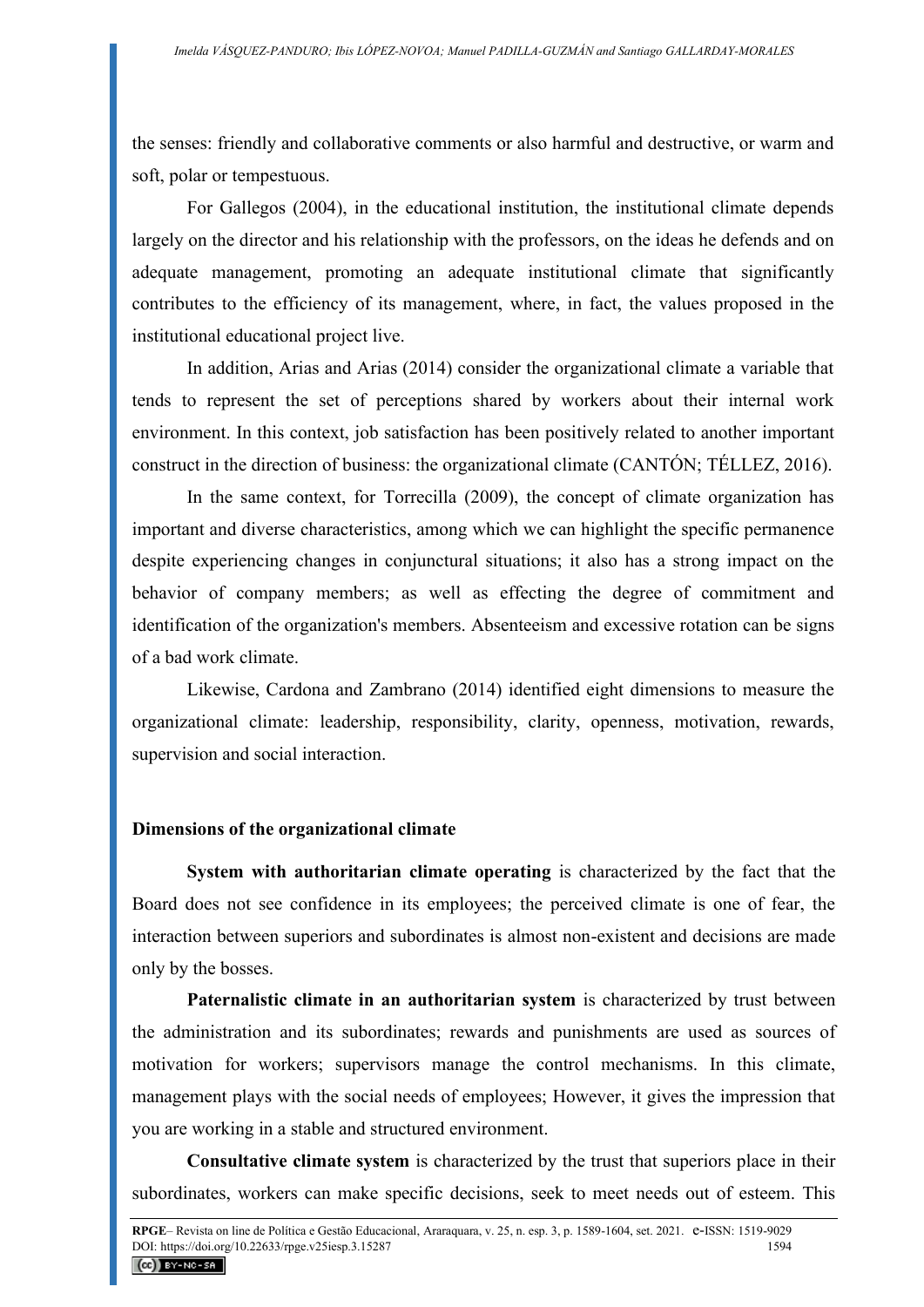environment is defined by dynamism and functional management based on goals to be achieved.

**System with participatory climate** means that the management has full confidence in the workers, decision-making is aimed at integrating all levels, communication flows equitably. The motivation point is participation, work is done on performance goals; in terms of working relationships (supervisor-supervised), it is based on friendship, shared responsibilities. The operation of this system is done with the team as the best means to achieve the objectives through strategic participation.

# **Methodology**

The research is based on the hypothetical deductive method, quantitative approach, supported by data collection for testing hypotheses, based on numerical measurement and statistical analysis to establish patterns of behavior and test theories (HERNÁNDEZ; FERNÁNDEZ; BAPTISTA, 2014); the design was quasi-experimental, that is, the variables are deliberately treated, at least independently, to observe their effect and relationship to one or more dependent variables, so they differ from "pure" experiments in the degree of safety or reliability that can be obtained in the initial equivalence of the groups. In this case, the design is with two groups, an experimental and a control, with pre-test, post-test and intact groups.

# **Results**

**Table 1** – The organizational climate of the teaching institution Germán Tejada Vela, Moyobamba, from the control and experimental group, according to pre-test and post-test

|                     | Group           |               |                             |               |                            |
|---------------------|-----------------|---------------|-----------------------------|---------------|----------------------------|
| <b>Statistic</b>    | Control (No.90) |               | <b>Experimental (No.90)</b> |               | <b>Mann-Whitney U Test</b> |
| <b>Pre-test</b>     | N               | $\frac{6}{6}$ | N                           | $\frac{6}{9}$ |                            |
| weakened            | 33              | 36.7          | 39                          | 43.3          | $Z \times 1.606$           |
| little strengthened | 56              | 62.2          | 51                          | 56.7          | p.108                      |
| strengthened        |                 | 1.1           |                             | 0             |                            |
| Post-test           | N               | $\frac{0}{0}$ | N                           | $\frac{6}{9}$ |                            |
| weakened            | 8               | 8.9           | $0\%$                       | $0\%$         | Z x 11.601                 |
| little strengthened | 76              | 84.4          | 54                          | 60.0          | p < .000                   |
| strengthened        | 6               | 6.7           | 36                          | 40.0          |                            |

Source: Prepared by the authors

The organizational climate of the teaching institution Germán Tejada Vela, from Moyobamba, differs from 95% of reliability according to the non-parametric Mann-Whitney U test, in the scores obtained in the pre-test for both the control and the experimental groups,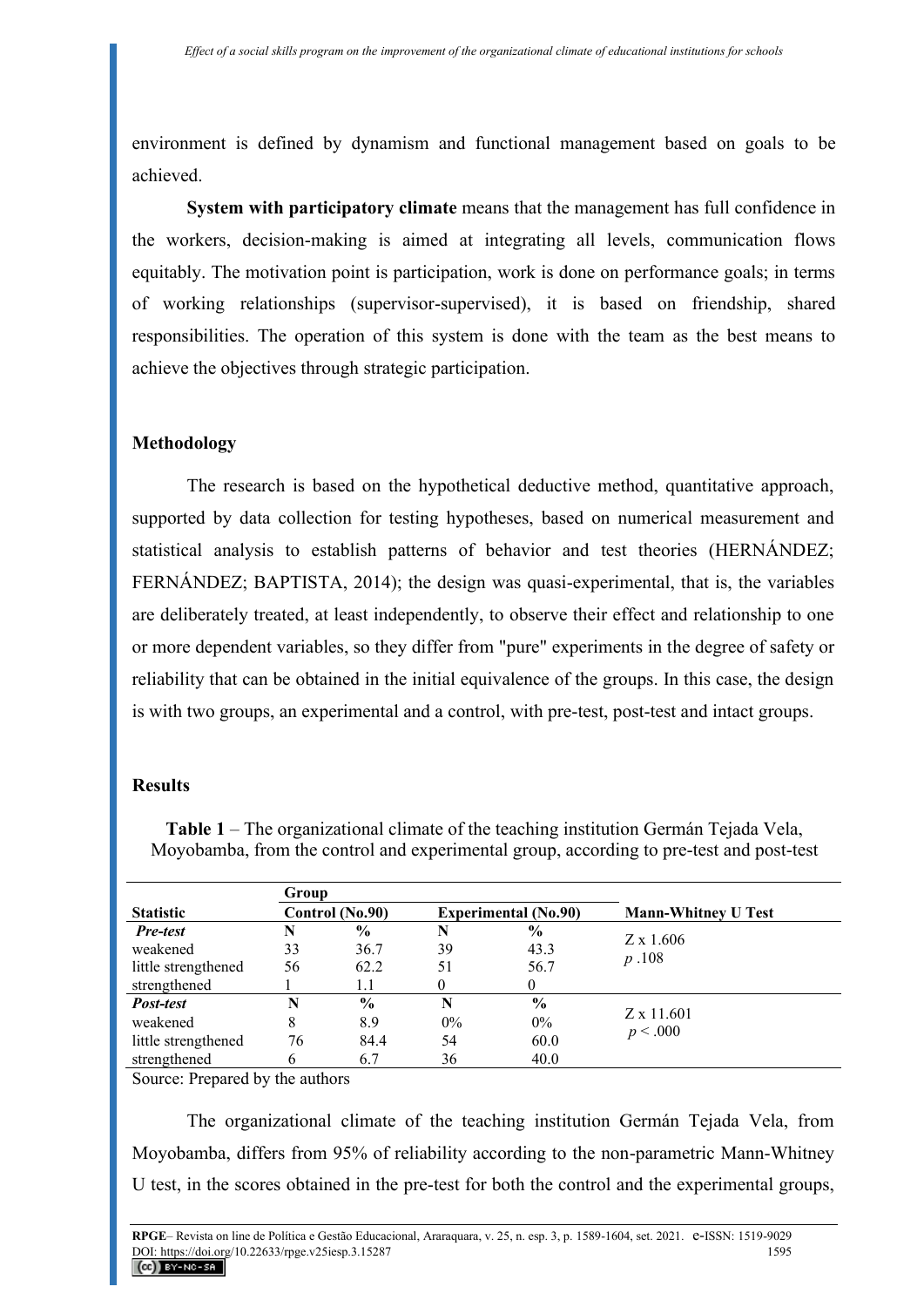according to the pre-test, there is a slight advantage of teachers in the control group over teachers in the experimental group. Likewise, the organizational climate of the educational institution Germán Tejada Vela is different from 95% reliability according to the nonparametric Mann-Whitney U test, p <000 below the significance level, so the error is low for both the control group as for the experimental group thus, according to the post-test, the teachers in the experimental group obtained better results compared to the teachers in the control group. Thus, the null hypothesis is rejected and the alternate hypothesis accepted, and we infer that the effect of applying a social skills program on improving the organizational climate of teaching and administrative workers at the teaching institution Germán Tejada Vela, Moyobamba is positive and significant.

**Table 2** – D1 of the organizational climate (authoritarian operating system) of the teaching institution Germán Tejada Vela, Moyobamba, of the control and experimental group, according to pre-test and post-test

| <b>Statistic</b>    |                 | <b>Mann-Whitney</b><br>U    |                |               |              |
|---------------------|-----------------|-----------------------------|----------------|---------------|--------------|
|                     | Control (No.90) | <b>Experimental (No.90)</b> |                |               | <b>Test</b>  |
| <b>Pre-test</b>     |                 | $\frac{0}{0}$               | N              | $\frac{0}{0}$ | 2 7 7 1<br>X |
| weakened            | 89              | 98.9                        | 86             | 95.6          | p.006        |
| little strengthened |                 | 1.1                         | $\overline{4}$ | 4.4           |              |
| strengthened        |                 |                             | 0              |               |              |
| Post-test           | N               | $\frac{6}{6}$               | N              | $\frac{6}{9}$ | 11.403<br>X  |
| weakened            | 76              | 84.4                        | $0\%$          | $0\%$         | p < .000     |
| little strengthened | 14              | 15.6                        | 0%             | $0\%$         |              |
| strengthened        |                 | 0                           | 90             | 100.0         |              |

Source: Prepared by the authors

In D1 of the organizational climate of the teaching institution Germán Tejada Vela, of Moyobamba, of the control and experimental groups, the reliability is different from 95% according to the non-parametric Mann-Whitney U test, for both the control and the experimental groups, according to the pre-test there is a slight advantage for teachers in the experimental group over teachers in the control group. Likewise, according to the post-test on D1 of the control and experimental group, it differs from 95% of reliability according to the non-parametric Mann-Whitney U test, and p <0.000 below the significance level, so the error is very low for both the control and experimental groups, so teachers in the experimental group had better results after applying the social skills program compared to teachers in the control group. Thus, the null hypothesis is rejected and the alternate hypothesis is accepted and we infer that the effect of applying a social skills program in overcoming situations of an authoritarian exploratory climate system at the teaching institution Germán Tejada Vela, de Moyobamba is positive and significant.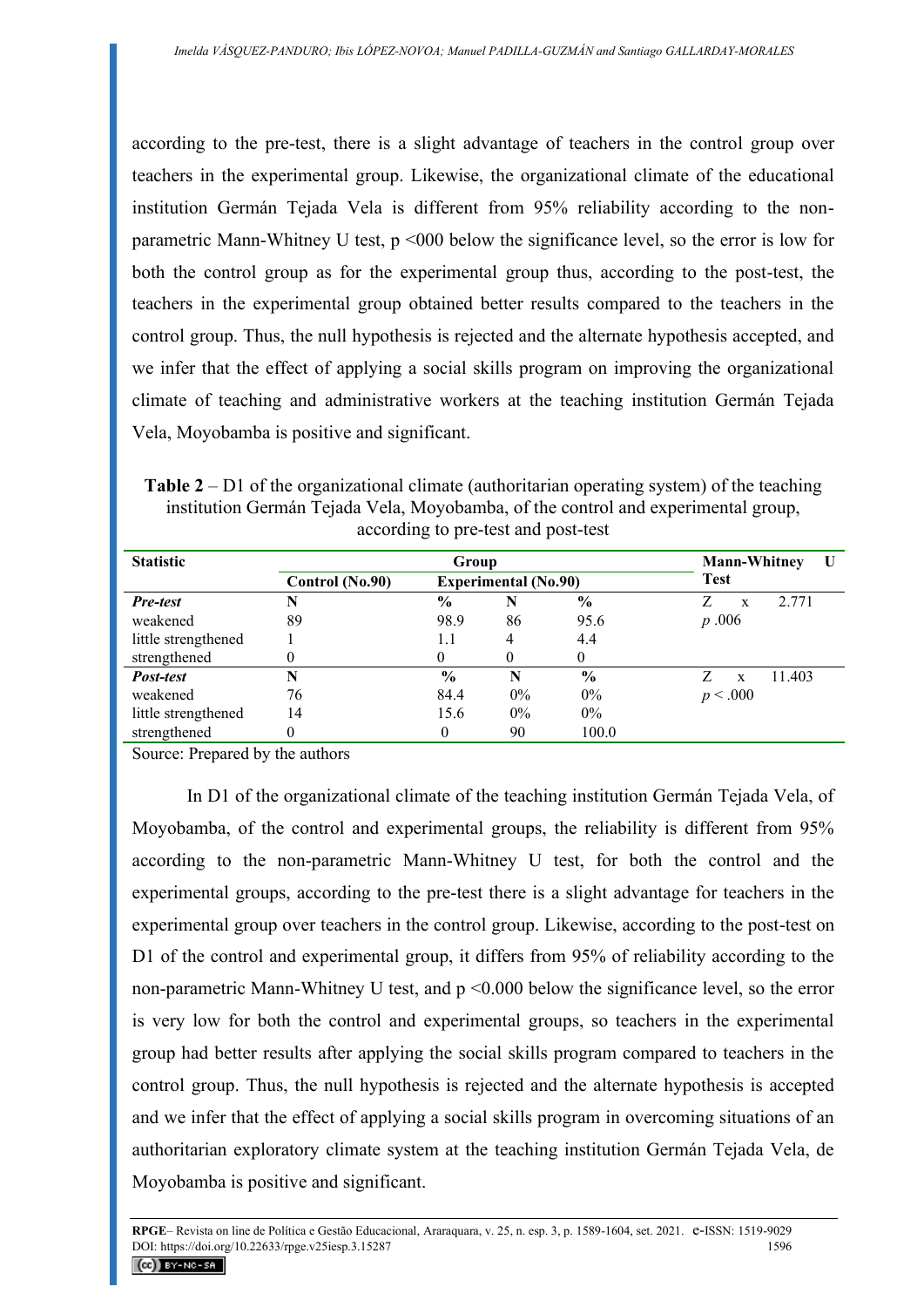**Table 3** – D2 of the organizational climate (authoritarian paternalistic system) of the teaching institution Germán Tejada Vela, Moyobamba, of the control and experimental group according to pre-test and post-test

|                     | Group           | <b>Mann-Whitney</b><br>U    |    |               |                        |
|---------------------|-----------------|-----------------------------|----|---------------|------------------------|
| <b>Statistic</b>    | Control (No.90) | <b>Experimental</b> (No.90) |    |               | Test                   |
| <b>Pre-test</b>     |                 | $\frac{6}{6}$               | N  | $\frac{6}{6}$ | 5.657                  |
| weakened            | 65              | 72.2                        | 85 | 94.4          | X                      |
| little strengthened | 23              | 25.6                        |    | 5.6           | p.000                  |
| strengthened        |                 | 2.2                         |    | 0             |                        |
| Post-test           | N               | $\%$                        | N  | $\%$          |                        |
| weakened            | 65              | 72.2                        |    | 1.1           | 11.279<br>$\mathbf{x}$ |
| little strengthened | 24              | 26.7                        | 19 | 21.1          | p < .000               |
| strengthened        |                 | 1.1                         | 70 | 77.8          |                        |

Source: Prepared by the authors

In D2 the organizational climate (paternalistic authoritarian system) of the teaching institution Germán Tejada Vela, Moyobamba, in the control and experimental group, is different from 95% of reliability according to the nonparametric Mann-Whitney U test, obtaining p.000 for both the control group as for the experimental group, according to the pretest, with a slight disadvantage the teachers of the experimental group in relation to the teachers of the control group. Furthermore, according to the post-test in D2, the control and experimental group is different from 95% of reliability according to the non-parametric Mann-Whitney U test,  $p \le 0.000$  below the significance level, so the error is very low for both the control and experimental groups, so teachers in the experimental group had better results after applying the social skills program compared to teachers in the control group. Thus, the null hypothesis is rejected and the alternate hypothesis is accepted, and we infer that the effect of applying a social skills program in overcoming situations of paternalistic climate of the authoritarian system in that institution is positive and significant.

| <b>Table 4</b> – D3 of the organizational climate (consultative system) of the teaching institution |
|-----------------------------------------------------------------------------------------------------|
| Germán Tejada Vela, Moyobamba, of the control and experimental group, according to pre-             |
| test and post-test                                                                                  |

|                     | Group           |               |                             |               |                            |
|---------------------|-----------------|---------------|-----------------------------|---------------|----------------------------|
| <b>Statistic</b>    | Control (No.90) |               | <b>Experimental (No.90)</b> |               | <b>Mann-Whitney U Test</b> |
| <b>Pre-test</b>     |                 | $\frac{6}{6}$ | N                           | $\frac{6}{9}$ |                            |
| weakened            | 72              | 80.0          | 87                          | 96.7          | 6.879<br>X                 |
| little strengthened | 18              | 20.0          | 3                           | 3.3           | p.000                      |
| strengthened        |                 | 0             | 0                           | 0             |                            |
| Post-test           |                 | $\frac{6}{9}$ | N                           | $\frac{0}{0}$ |                            |
| weakened            | 69              | 76.7          | 0                           | 0             | 11.643<br>X                |
| little strengthened | 21              | 23.3          |                             | 5.6           | p < .000                   |
| strengthened        |                 | 0             | 85                          | 94.4          |                            |

Source: Prepared by the authors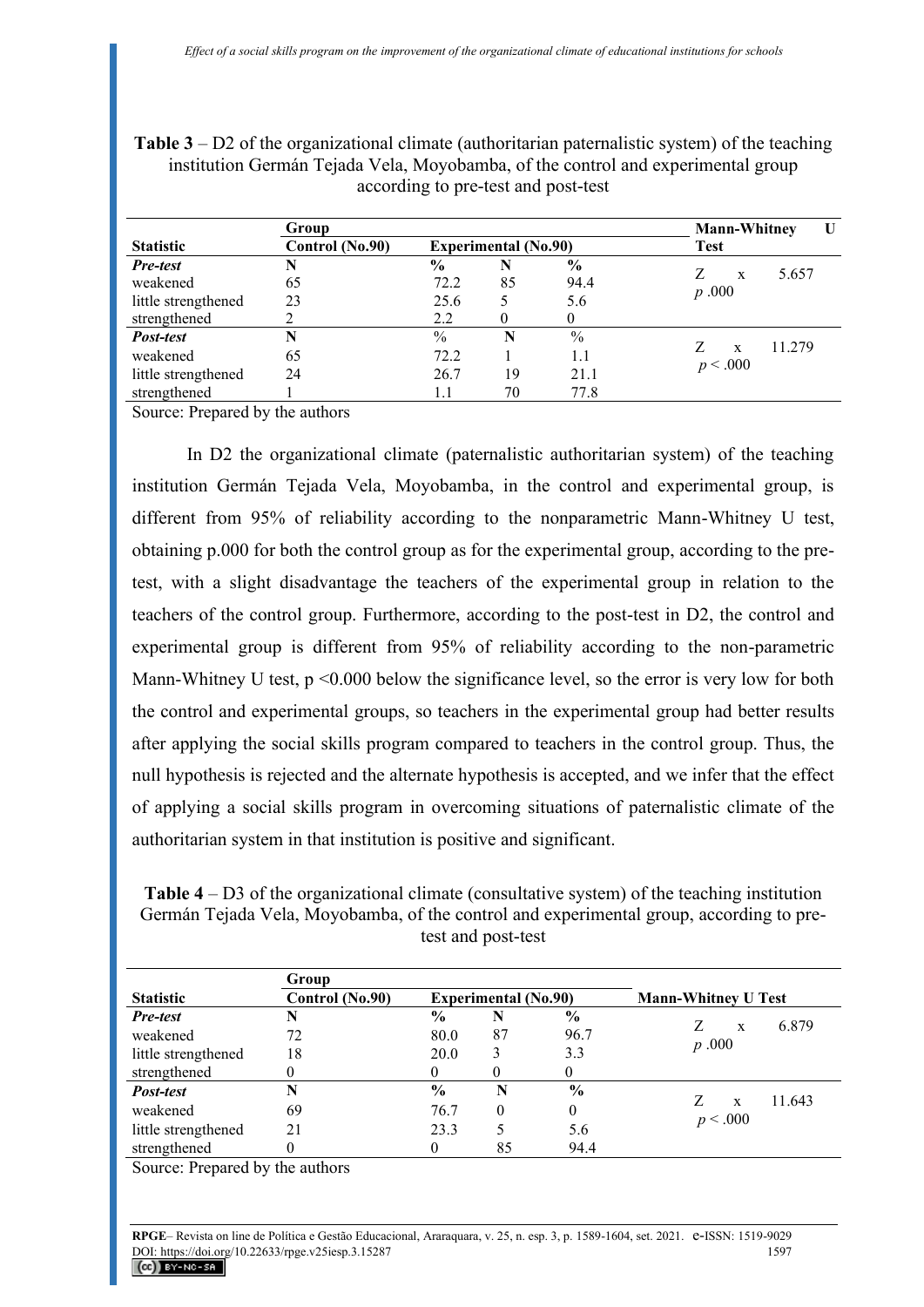In D3 the organizational climate (consultative system) of the educational institution Germán Tejada Vela, from Moyobamba, from the control and experimental group, is different from the 95% reliability according to the non-parametric Mann-Whitney U test, obtaining p .000 for both the control group as for the experimental group, according to the pre-test, with a slight disadvantage the teachers in the experimental group in relation to the teachers in the control group. Likewise, according to the post-test, in D3 of the control and experimental group, it is different from 95% of reliability according to the non-parametric Mann-Whitney U test, p <0.000 lower than the significance level, hence the error it is very low for both the control and experimental groups, so teachers in the experimental group had better results after applying the social skills program compared to teachers in the control group. Thus, the null hypothesis is rejected and the alternate hypothesis accepted, and we infer the positive and significant effect of implementing a social skills program on the adoption of positive situations from that institution's climate advisory system.

**Table 5** – D4 of the organizational climate (participatory group system) of the teaching institution Germán Tejada Vela, Moyobamba, of the control and experimental group, according to pre-test and post-test

|                     | Group           | <b>Mann-Whitney</b> |                             |          |                           |  |
|---------------------|-----------------|---------------------|-----------------------------|----------|---------------------------|--|
| <b>Statistic</b>    | Control (No.90) |                     | <b>Experimental (No.90)</b> |          | Test                      |  |
| <b>Pre-test</b>     |                 | $\%$                | N                           | $\%$     |                           |  |
| weakened            | 86              | 95.6                | 87                          | 96.7     | $Z \times 2.120$<br>p.034 |  |
| little strengthened | 4               | 4.4                 |                             | 3.3      |                           |  |
| strengthened        |                 | $_{0}$              | O                           | $\theta$ |                           |  |
| Post-test           |                 | $\%$                | N                           | $\%$     | Z x 11.629<br>p < .000    |  |
| weakened            | 81              | 90.0                | $\theta$                    | 0        |                           |  |
| little strengthened |                 | 10.0                |                             | 5.6      |                           |  |
| strengthened        |                 | 0                   | 85                          | 94.4     |                           |  |

Source: Prepared by the authors

In D4, the organizational climate (participatory group system) of the educational institution Germán Tejada Vela, Moyobamba, in the control and experimental group, is different from 95% of reliability according to the nonparametric Mann-Whitney U test, obtaining a p .034 lower than the level of significance so that the error is low for both the control group and the experimental group, according to the pre-test, with a slight disadvantage for teachers in the control group compared to teachers in the experimental group. Furthermore, according to the post-test, at D4, of the control and experimental group, it is different from 95% of reliability according to the non-parametric Mann-Whitney U test, p <0.000 below the significance level, so the error is very low for both the control and experimental groups according to the post-test, so that teachers in the experimental group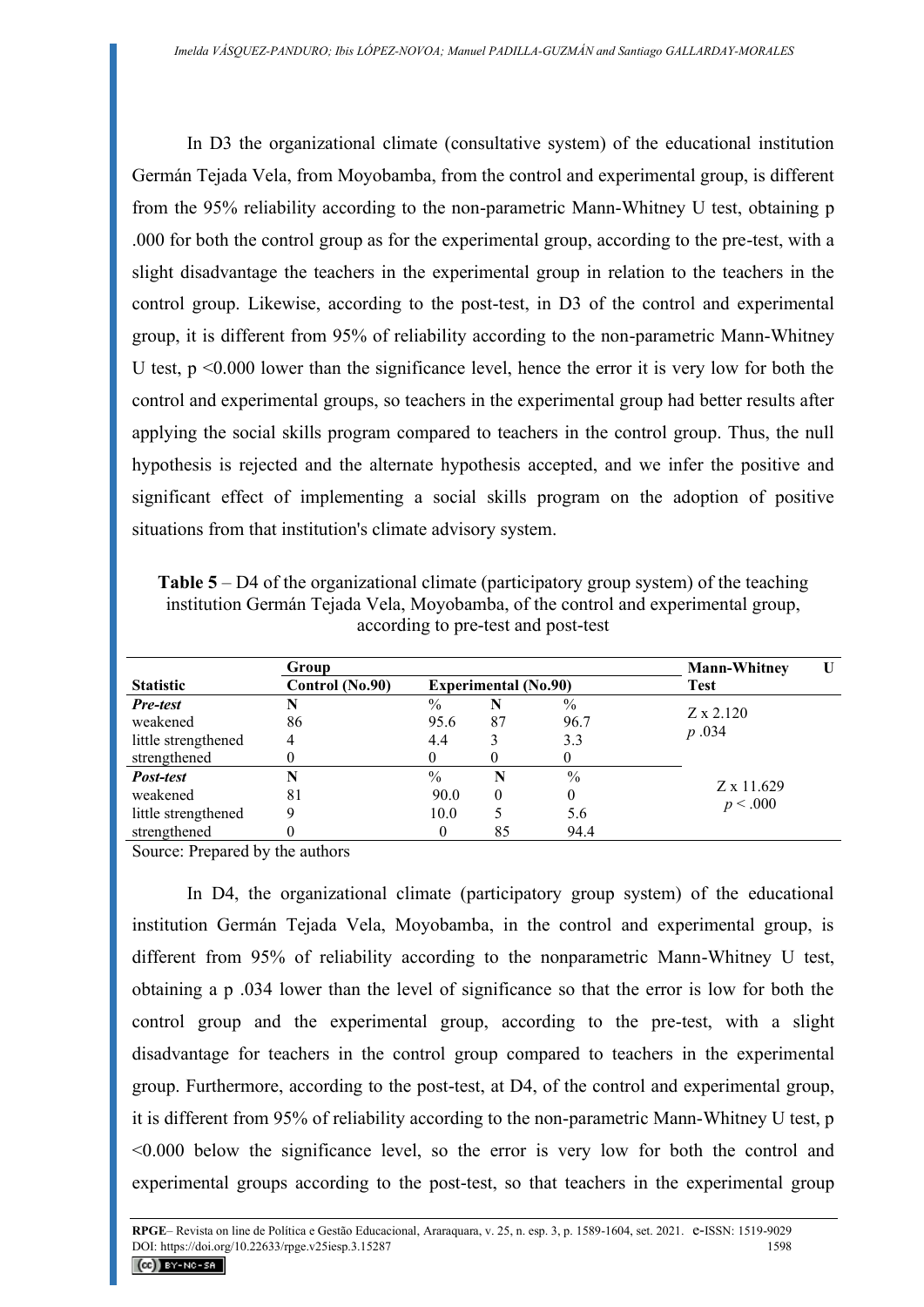obtained better results after applying the social skills program compared to teachers in the control group. Thus, the null hypothesis is rejected and the alternate hypothesis is accepted and we infer that the effect of applying a social skills program on the adoption of attitudes of the participatory climate system in the group of the educational institution Germán Tejada Vela, from Moyobamba.

# **Discussion**

The organizational climate of the educational institution Germán Tejada Vela is different from 95% of reliability according to the non-parametric Mann-Whitney U test, p <000 below the significance level, therefore the error is low for both the control and the experimental groups, according to the post-test, teachers in the experimental group had better results compared to teachers in the control group. Thus, the null hypothesis is rejected and the alternate hypothesis accepted and we infer that the effect of applying a social skills program in improving the organizational climate of professors and administrative staff of the institution Germán Tejada Vela, Moyobamba is positive and significant; unrelated to the research work of Córcega and Subero (2007), who claim that factors that affect the process of communication and information do not favor the organizational climate of the institution.

The organizational climate: authoritarian operating system, from the institution Germán Tejada Vela, from Moyobamba, from the control and experimental groups, is different from the 95% reliability according to the nonparametric Mann-Whitney U test, obtaining p.006 for both control groups and experimental, according to the pre-test, with the teachers in the experimental group having a slight advantage over the teachers in the control group. Likewise, the D1 of the organizational climate (authoritarian operating system) of the institution Germán Tejada Vela, of Moyobamba, of the control and experimental group, is different from 95% of reliability according to the non-parametric Mann-Whitney U test, and p < .000 below the significance level, so the error is very low for the control and experimental group, according to the post-test, teachers in the experimental group scored better after applying the social skills program compared to teachers in the control group. Thus, the null hypothesis is rejected and the alternate hypothesis is accepted and we infer that the effect of applying a social skills program in overcoming situations of authoritarian climate is positive and significant in system of the institution Germán Tejada Vela, Moyobamba. As explained by Brunet (1999), the authoritarian climate, authoritarian system, is characterized by a lack of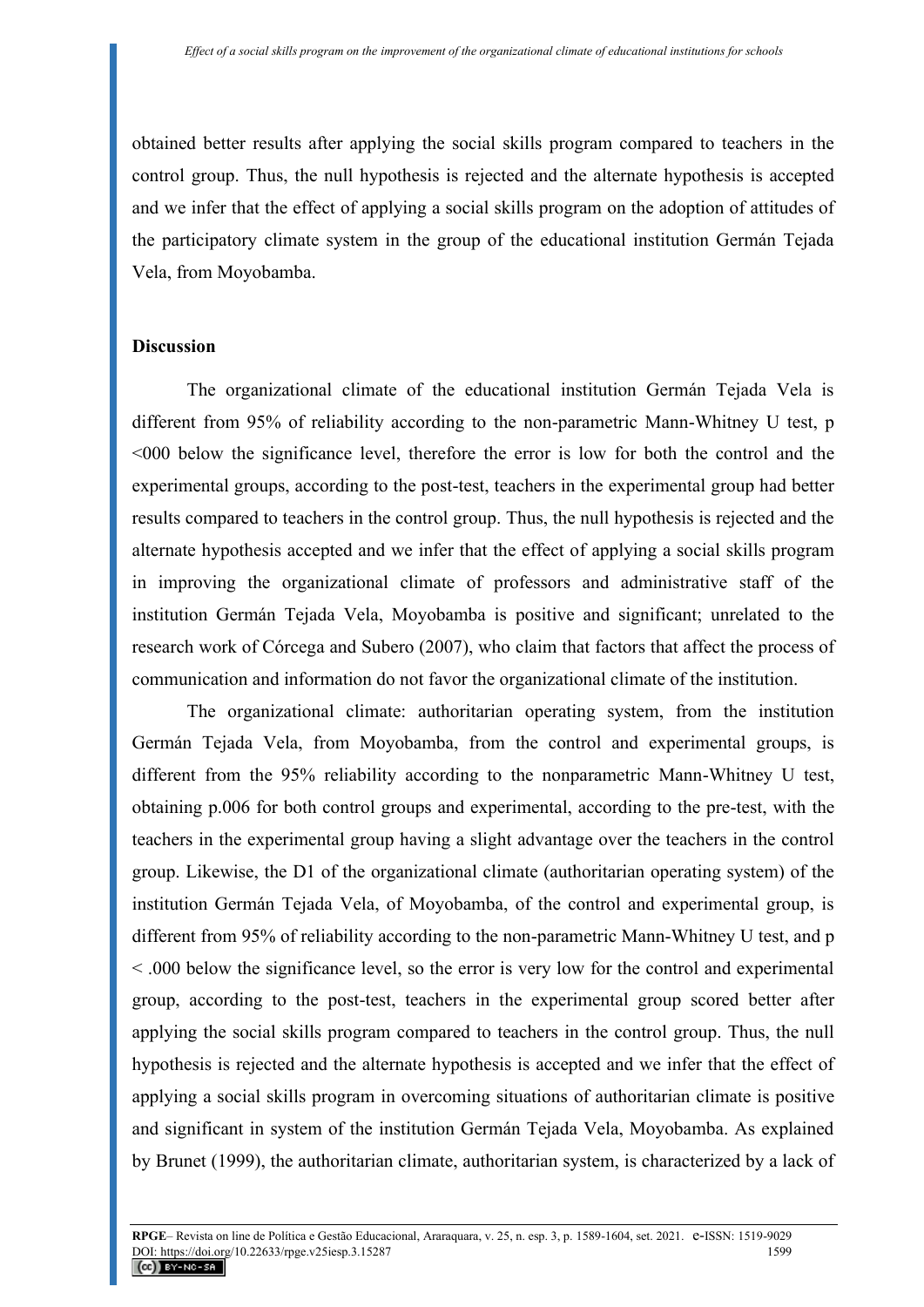trust in its employees, the perceived climate is one of fear, the interaction between superiors and subordinates is almost null and decisions are made only by the bosses.

The organizational climate: paternalistic authoritarian system, from the institution Germán Tejada Vela, from Moyobamba, from the control and experimental group, is different from the 95% reliability according to the nonparametric Mann-Whitney U test, obtaining p .000 for both the control group as for the experimental, according to the pre-test, with a slight disadvantage teachers in the experimental group in relation to teachers in the control group. Likewise, the D2 of organizational climate (paternalistic authoritarian system) of the control and experimental group is different from the 95% reliability according to the nonparametric Mann-Whitney U test,  $p \le 0.000$  less than the significance level, so the error is very low for both the control and experimental groups according to the post-test, so teachers in the experimental group had better scores after applying the social skills program compared to teachers in the control group . Thus, the null hypothesis is rejected and the alternate hypothesis accepted and we infer that the effect of applying a social skills program in overcoming situations in an authoritarian paternalistic climate of the institution Germán Tejada Vela, from Moyobamba, is positive and significant, consistent with the predicted by Brunet (1999), by stating that the paternalistic authoritarian system is characterized by a lack of trust between the Board and its subordinates, rewards and punishments are used as sources of motivation for workers, supervisors manage the control mechanisms. In this climate, the Management plays with the social needs of employees, however, it gives the impression that they are working in a stable environment.

The organizational climate: consultative system, from the educational institution Germán Tejada, from the control and experimental group, is different from 95% of reliability according to the non-parametric Mann-Whitney U test, obtaining p .000 for the control and experimental group, according to with the pre-test, the teachers in the experimental group presented a slight disadvantage in relation to the teachers in the control group. Likewise, the D3 of the organizational climate (advisory system) of the control and experimental group is different from 95% reliability according to the nonparametric Mann-Whitney U test, p <0.000 below the significance level, so the error is very low for both the control and experimental groups according to the post-test, so teachers in the experimental group scored better after applying the social skills program compared to teachers in the control group. Thus, the null hypothesis is rejected and the alternate hypothesis accepted and we infer that the effect of applying a social skills program on the adoption of positive situations from the climate advisory system of the institution Germán Tejada Vela, from Moyobamba is positive and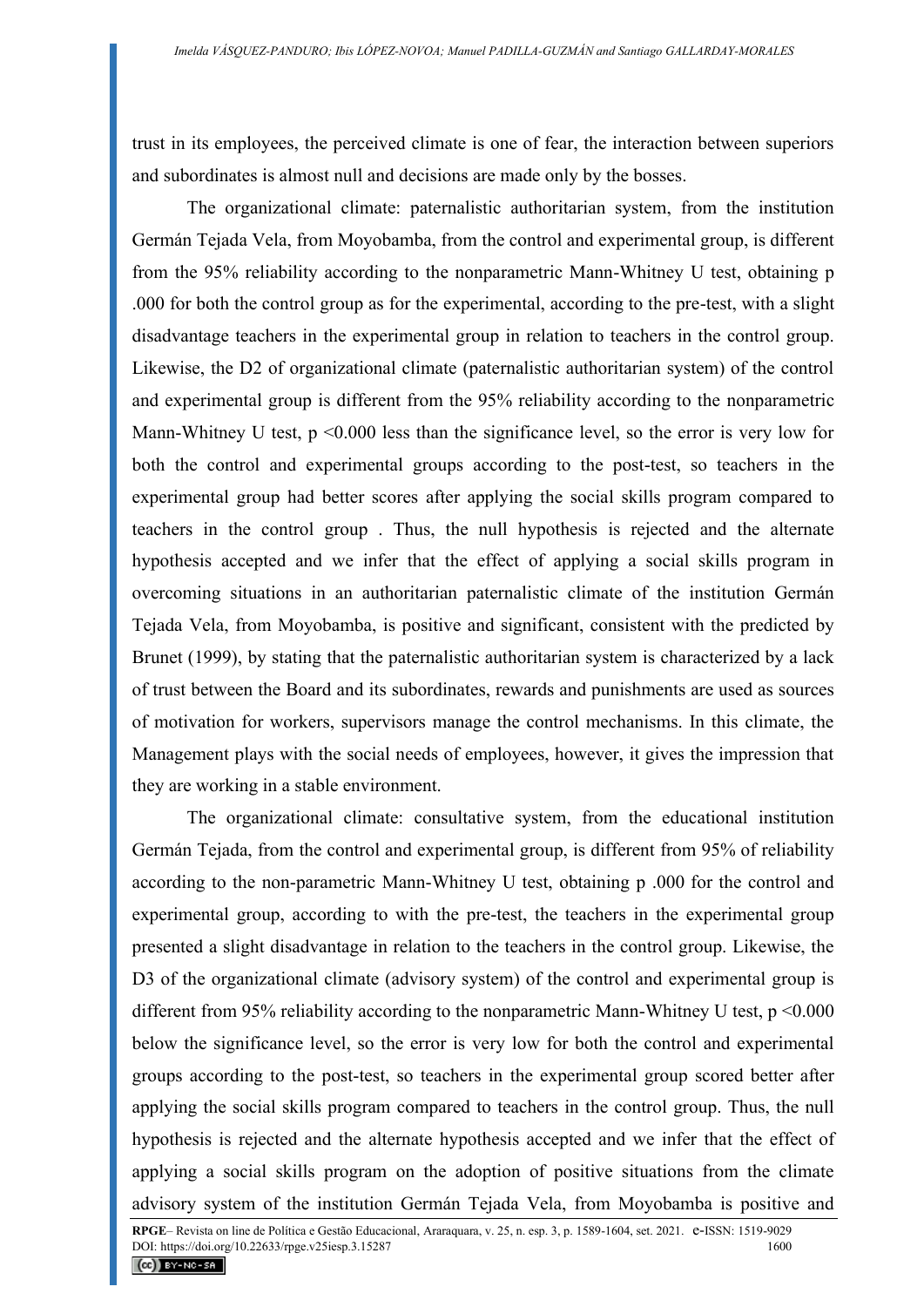significant; being related to the research by Ramón (2011) who concludes that the director's leadership is directly related to the organizational climate of the state educational institutions of Red Network No. 8 of UGEL 04-Comas.

The organizational climate: participatory group system, from the institution Germán Tejada Vela, Moyobamba, from the control and experimental group, is different from 95% of reliability according to the nonparametric Mann-Whitney U test, obtaining p .034, lower than the level of significance then the error is low for both the control group and the experimental group according to the pre-test, with a slight disadvantage teachers in the control group compared to teachers in the experimental group. Likewise, the D4 of organizational climate (participatory group system) of the control and experimental group is different from the 95% reliability according to the non-parametric Mann-Whitney U test,  $p \leq 0.000$  below the significance level, so the error is very low for both the control and experimental groups. According to the post-test, teachers in the experimental group obtained better scores after applying the social forest program compared to teachers in the control group. Thus, the null hypothesis is rejected and the alternative hypothesis is accepted, and we infer that the effect of applying a social skills program on the adoption of attitudes from the group participatory system of that institution is positive and significant; as well as the research carried out by Anaya and Zenitagoya (2011), who conclude that the educational climate and pedagogical management are directly and positively related in secondary education institutions in the district of Oxapampa-Pasco.

# **Conclusions**

First. It was found that the effect of implementing a social skills program on improving the organizational climate of work centers and administrative staff at the educational institution Germán Tejada Vela, Moyobamba, proved the general hypothesis, expressed in the following achievements: the teachers and administrative staff of the experimental group had better results (higher scores in the organizational climate), being effective in improving the organizational climate, it showed that the Board has confidence in the teachers and administrative workers, greater motivation for teamwork, in friendship relationships and collaborative work, decisions are made by consensus by all members of the institution, there are participatory leaders, workers work more vividly, are dynamic and feel committed to the work they do.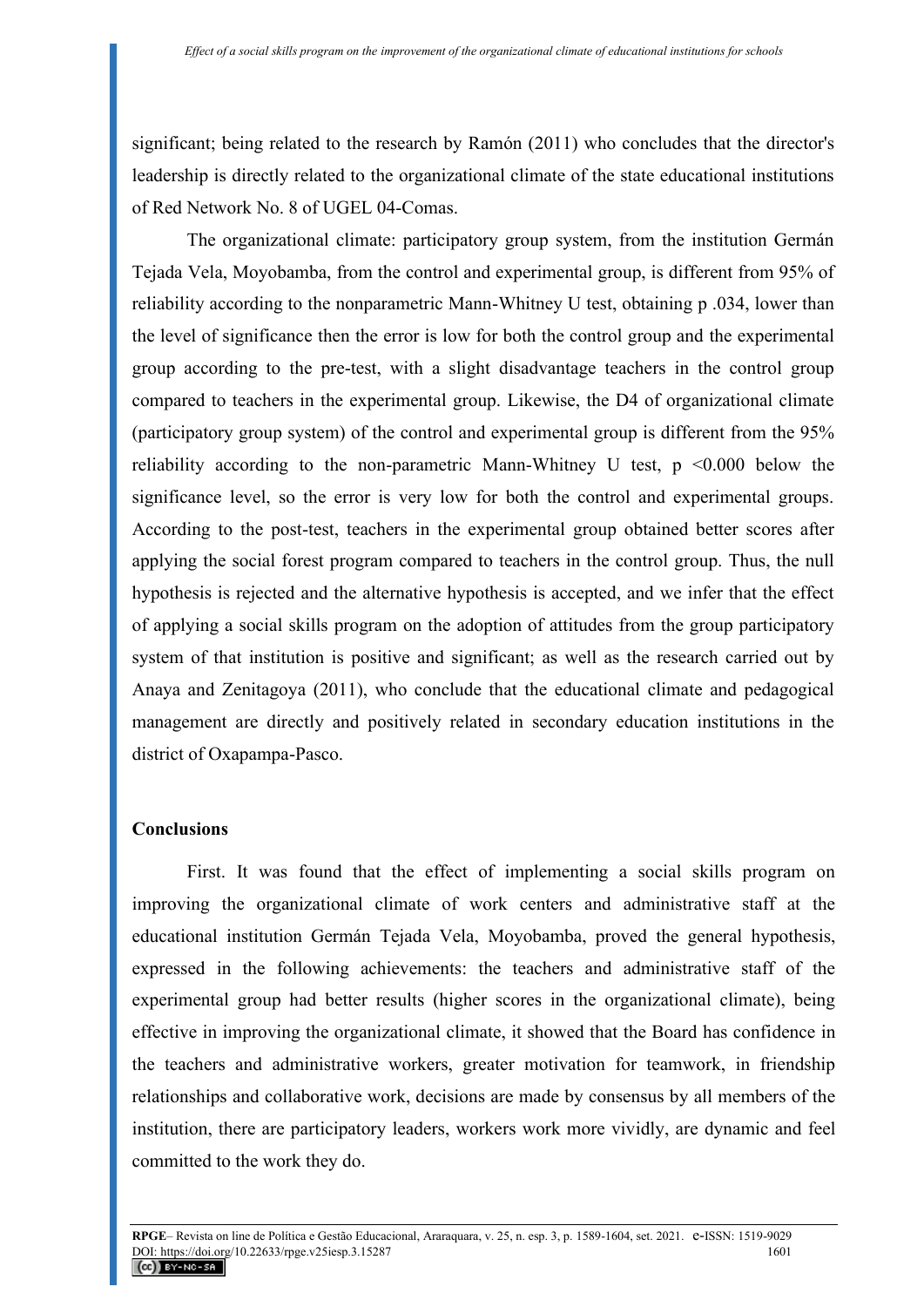Second. It was found that the effect of applying a social skills program in overcoming situations of authoritarian climate in the operation of the institution's system Germán Tejada Vela, Moyobamba, proved specific hypothesis 1. Cited in the following achievements: the institution's boards have greater confidence in workers, teachers and managers, they experience more respect for norms and rules, they work livelier and decisions are more consensual and participatory.

Third. It was found that the effect of applying a social skills program to overcome situations of authoritarian paternalistic climate at the educational institution Germán Tejada Vela, Moyobamba, after testing specific hypothesis 2, is positive and significant. It is expressed in the following achievements: greater trust between the directors and teaching and administrative workers of the educational institution, greater motivation and encouragement for work carried out in a stable and organized environment.

Fourth. It was found that the effect of implementing a social skills program on the adoption of the advisory system for consultative climate situations at the institution Germán Tejada Vela, Moyobamba, tested specific hypothesis 3. Expressed in greater fellowship and good treatment among managers and the teaching and administrative staff, greater dynamism and harmony among members, giving workers decision-making power.

Fifth. It was found that the effect of applying a social skills program on the adoption of attitudes in a system environment with group equity in the educational institution Germán Tejada Vela, Moyobamba, proved the specific hypothesis 4. Observed the following achievements: full trust in teaching and administrative workers on the part of managers, decision-making integrates levels of communication between everyone, there is greater participation and commitment because they work according to objectives and goals; Furthermore, friendship, shared responsibilities and mutual respect take precedence in working relationships.

#### **REFERENCES**

ANAYA, R.; ZENITAGOYA, M. **El clima organizacional y su relación con la gestión pedagógica en las instituciones educativas del nivel secundario del distrito de Oxapampa- Pasco**. 2011. Tesis (Grado Académico de Magíster en Educación) - Escuela de Postgrado, Universidad César Vallejo, Lima, 2011.

ARIAS, W. Y.; ARIAS, G. Relación entre el clima organizacional y la satisfacción laboral en una pequeña empresa del sector privado. **Ciencia & Trabajo**, v. 16, n. 51, p. 185-191, 2014.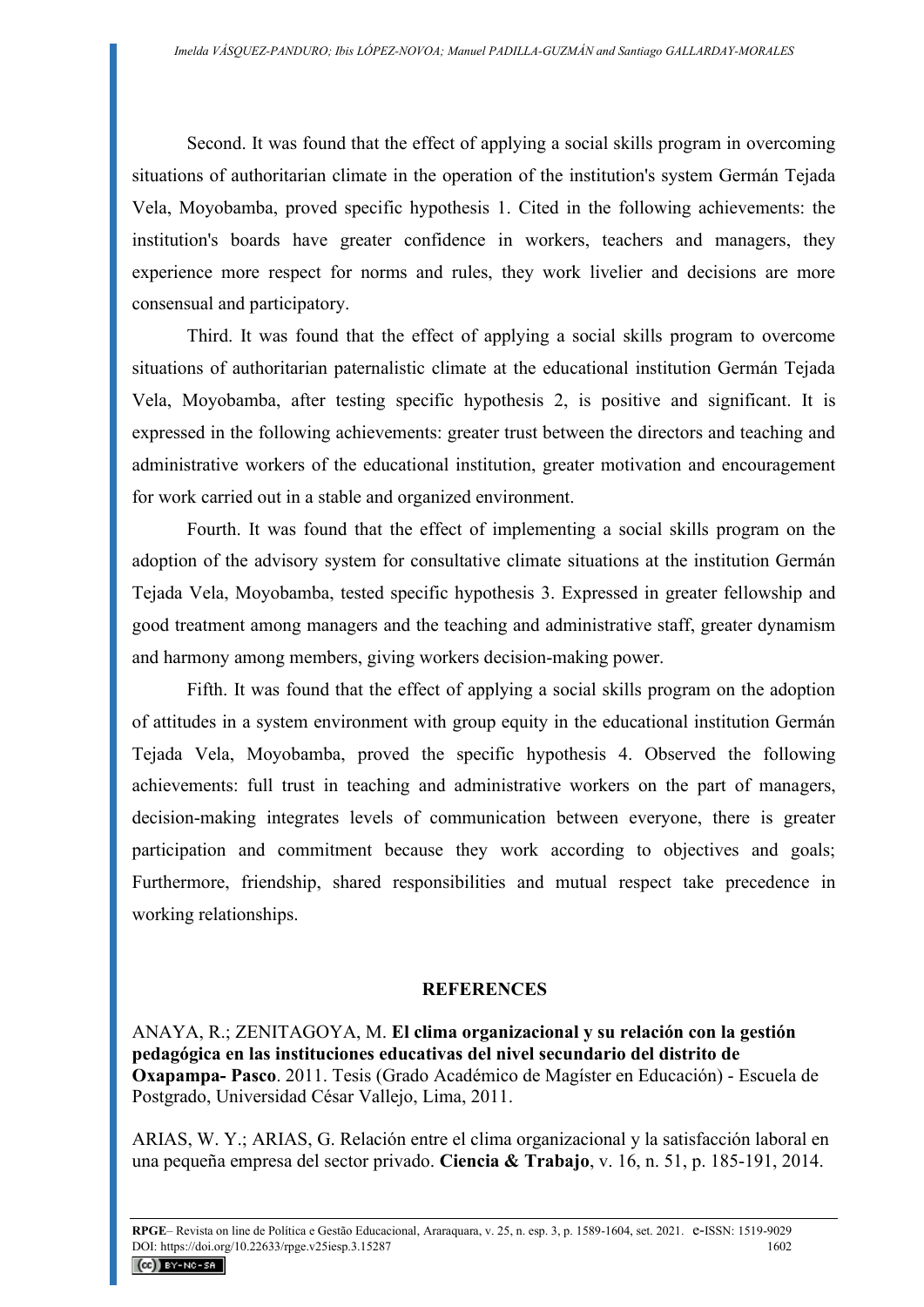BRUNET, L. El clima de trabajo en las organizations: definiciones, diagnóstico y consecuencias. México: Trillas, 1999.

CABALLO, V. Manual de evaluación y entrenamiento de las habilidades sociales. 5. ed. Madrid: Siglo XXI, 2002.

CANTÓN, I.; TÉLLEZ, S. La satisfacción laboral y profesional de los profesores. **Revista Lasallista de Investigación**, n. 13, n. 1, p. 214-226, 2016.

CARDONA, D.; ZAMBRANO, R. Revisión de instrumentos de evaluación del clima organizacional. **Estudios Gerenciales**, v. 30, p. 184-189, 2014.

CÓRCEGA, A.; SUBERO, L. **Análisis de los factores que influyen en el clima organizacional del Liceo Bolivariano "Creación Cantarrana"**. Cumaná, Sucre, 2007. (Informe de investigación)

FISCHMAN, D. **El líder transformador**. 1. ed. Aguilar Chilena de Eds., 2005. 339 p.

GALLEGOS, J. **Gestión educativa en el proceso de descentralización**. Lima, Perú: Editorial San Marcos, 2004.

GARCÍA, C. **Habilidades sociales, clima social familiar y rendimiento académico en estudiantes universitarios**. Lima: Universidad San Martín de Porras, 2005.

HERNÁNDEZ, R.; FERNÁNDEZ, C.; BAPTISTA, P. **Metodología de la investigación**. 2. ed. México: Mc Graw Hill, 2014.

LÓPEZ, M. La Integración de las habilidades sociales en la escuela como estrategia para la salud emocional. **Revista Electrónica de Intervención Psicosocial y Psicología Comunitaria**, Costa Rica, v. 3, n. 1, p. 16-19, 2008.

QUINTERO, N; AFRICANO, N; FARIA, E. **Clima organizacional y desempeño laboral del personal**. Venezuela: Universidad de Zulia, 2008.

RAMÓN, V. **Relación entre el liderazgo del director y el clima organizacional en las instituciones educativas estatales de la Red N° 8 de la UGEL 04**. 2011. Tesis (Maestría) – Universidad Nacional de Educación Enrique Guzmán y Valle, Lima, 2011

TORRECILLA, O. **El clima organizacional**. España: ABC, 2009.